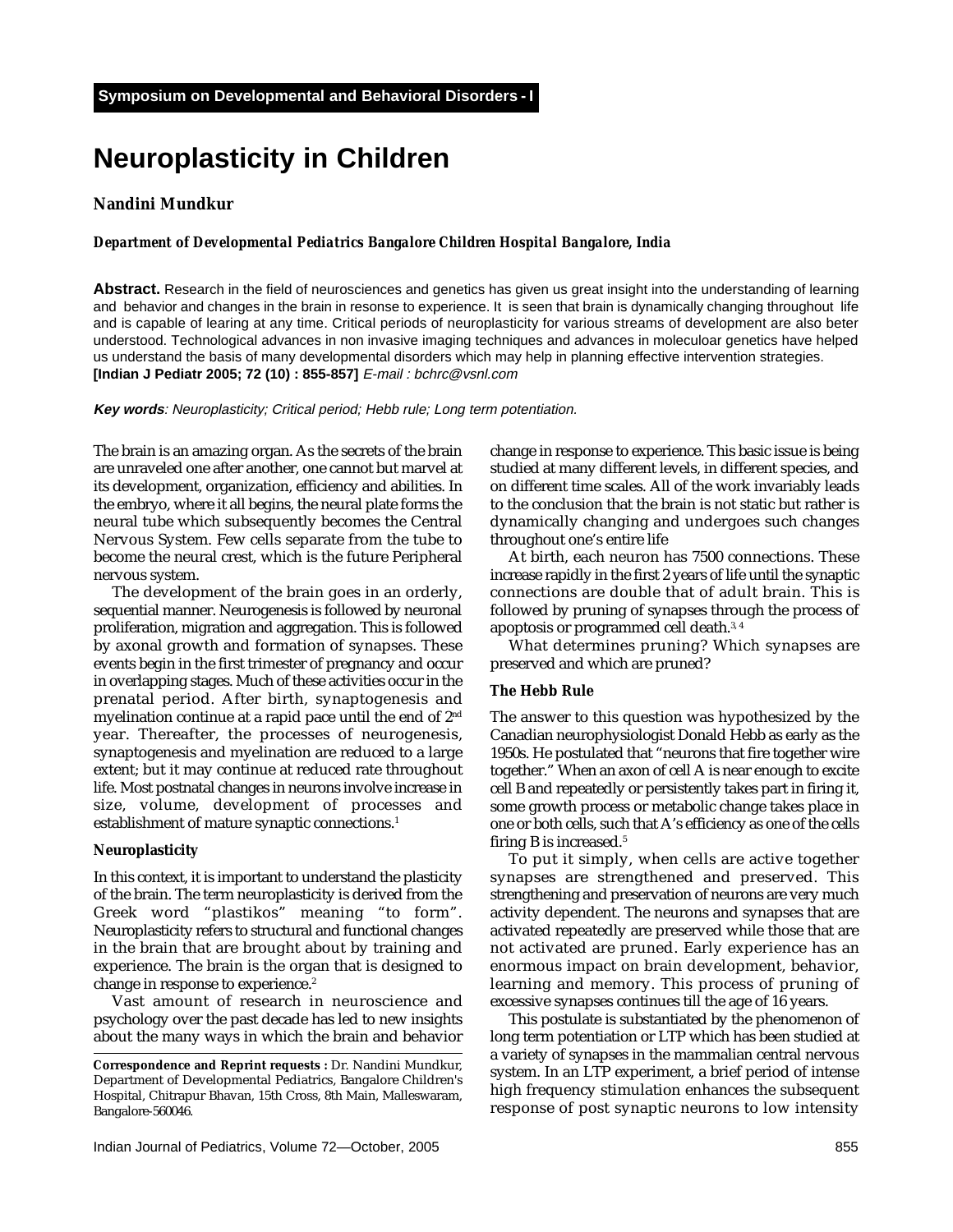stimulation of presynaptic neurons. This enhancement can last for weeks, depending on the number, duration, frequency and intensity of the inducing stimulations. Cooccurrence of activity in presynaptic and postsynaptic neurons is necessary for LTP. Research on LTP suggests that synaptic facilitation is capable of storing experiences for relatively long period

It is this neuroplastic principle which forms the basis for early stimulation.6,7 Programs and environment that provide enriched activities that stimulate various sensory, motor and language development will enhance synaptogenesis and bring about a change in the brains of infants.3

#### **Cellular and Molecular Basis of Plasticity**

The process of neuroplasticity is now being studied at the cellular and molecular levels. The excitatory neurotransmitter glutamate has a vital role in this. The post synaptic neuron has the AMPA (alpha – amino-3 hydroxy-5 methyl-4 isoxazole propionate) receptors and the NMDA (N Methyl-D-Aspartate) receptors. The AMPA receptor is activated by glutamate, which then opens up the Na ionic channel linked to it and causes localized depolarization. This depolarization is essential for the glutamate to bind with the NMDA receptor which is kept closed by Mg ions. The depolarization causes the entry of Ca ions through the NMDA receptors which then starts a signaling cascade and release of trophic factors and activation of gene transcription in the nucleus that support synaptic connections. Persistent and coincident firing of neurons is essential for the entry of Ca ions and the signaling cascade activation. $8, 9$ 

The function of the immature NMDA receptor is enhanced in the postnatal period which explains the greater plasticity of the brain in this period. Thus with every new experience, the brain slightly rewires its physical structure and this rewiring is mediated through the signaling cascade. Studies at the molecular level reveal that the chemistry of DNA can be changed by experience in ways that affect the expression of our genes. Moreover, such effects on the chemistry of DNA can be produced by social experience, which in turn modifies gene expression in ways that can persist for the duration of a lifetime.<sup>7</sup>

Experience alters neural development in at least 3 different ways: 1) by influencing gene expression; 2) by influencing the release of neurotrophins; and 3) by influencing the release of neurotransmitters like norepinephrine that play a role in normal development<sup>10</sup>

These findings have radical implications for conceptualizing the dynamic interplay between nature and nurture. At more macro levels of brain systems, research demonstrates how sensory, perceptual and language functions are modified by experience and how the neural systems that underlie these complex behaviors are transformed through experiential alterations that occur early in life.

#### **Plasticity and Critical Periods**

At birth the brain is very immature. In fact, the human brain is not fully mature until at least twenty years after birth. Moreover, during this long development the human brain is highly dependent on and is modified and shaped by experience. For example, in people born blind, the parts of the brain that normally process visual information are rewired and come to process sounds, including language. In those born deaf, the areas of the brain that normally process sounds come to process vision.

This plasticity of the brain is also maximal during the critical periods. Critical period is a maturational time period during which some crucial experience will have its peak effect on development or learning resulting in normal behavior attuned to the particular environment to which the organism has been exposed. If the organism is not exposed to this experience until after this time period, the same experience will have only a reduced effect or in extreme cases may have no effect at all. After the critical period, the brain may never again show the same ability to make big changes in neuronal connectivity. For eg. the critical period for the development of the visual cortex in children with acquired amblyopia is up to 7 yr, and similarly, a cochlear implant for early deafness has maximal effectiveness within the first 7 yr of life. The critical period for natural language acquisition is the first 6 yrs of life and thereafter, the innate ability to acquire language declines gradually and after 12 yrs, it slows down dramatically. Children whose caregivers talk to them regularly display good language skills and well organized language brain systems. However, children who are rarely spoken to have stunted language development and immature language brain systems. In older individuals, the end of the critical period does not mean total loss of experience modified synaptic plasticity in the brain. It becomes restricted to more local synaptic modifications, and perhaps, it is more difficult to  $accomplish.<sup>11, 12</sup>$ 

Plasticity of the brain is maximal in the first few years of life, but continues at a reduced rate throughout life. It is more in certain parts of the brain compared to other parts and more in certain periods of life than in others. This explains the fact that children are able to recover from head injury much better than adults and recovery of functions is more complete. For *eg.* if the entire left hemisphere is removed in a 4-yr-old child, the child may still develop normal language functions whereas the same in an adult will lead to permanent loss of all language functions.3

The advocates of early intervention have always argued on the importance of the first 3 years of life and the critical periods in a child's life. The sensory experiences, stimulation and language exposure during this period may determine synaptogenesis, myelination and neuronal connectivity. The principles "use it or lose